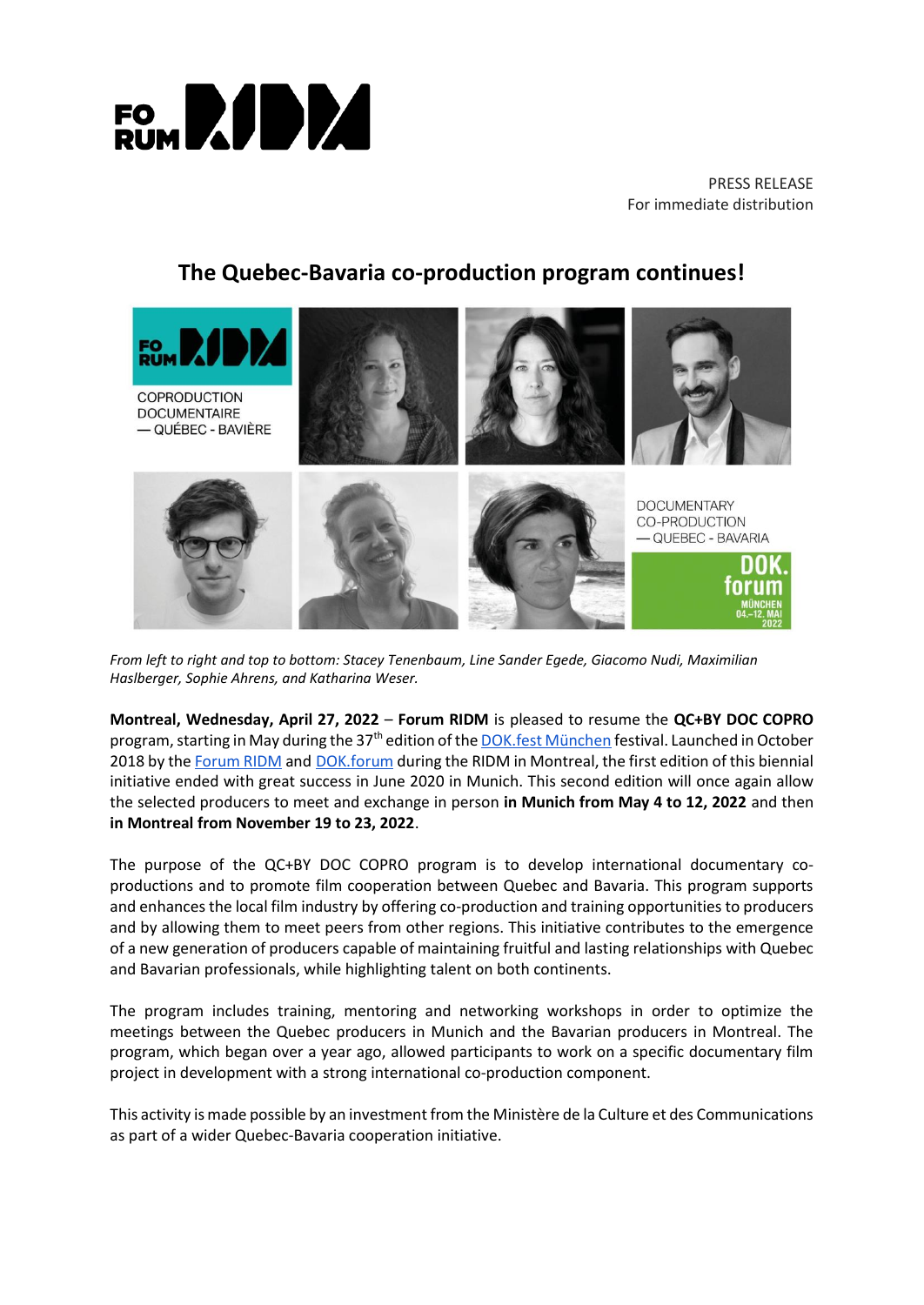# **The producers selected for the QC+BY DOC COPRO 2021-22 program are:**

# **Stacey Tenenbaum, [H2L Productions Inc.](http://www.h2lproductions.com/)**

# **Project:** *The Death Tour*

Stacey Tenenbaum is an award-winning creative producer and director. In 2014 she founded H2L Productions, a boutique documentary film production company specializing in crafting characterdriven stories that are shot internationally. H2L Productions' first documentary feature, *Shiners*, was broadcast on the Documentary Channel, TV5, and PBS. Her second film, *Pipe Dreams*, was released theatrically across Canada and the US and was broadcast on Documentary Channel, ARTV, NHK and PBS Independent Lens. Stacey's latest production, *Scrap*, will premiere at Hot Docs in May 2022 and will be broadcast on documentary Channel, YLE and ERT. The film will be also be released theatrically across Canada by Northern Banner releasing. Before turning her attention to film, Stacey worked in factual television for 16 years, producing and co-creating award-winning documentary series such as *The Beat* (CTV) and *In Real Life* (YTV). In 2012, Stacey was nominated for an International Emmy for *In Real Life III*.

# **Line Sander Egede[, TAK Films inc.](https://www.facebook.com/takfilmsinc/)**

# **Project:** *Gabor*

Line Sander Egede was born in Copenhagen in 1986 and has been living in Montreal since 2015. She has been producing short films, documentaries and music videos since 2010. Working with Danish director Malou Reymann, she produced three short films, including the medium-length film *Interruption*, and most recently the documentary *Distance*, which premiered at CPH:DOX in 2018. Line has a bachelor's degree in TV and Media Journalism from DMJX. Since moving to Montreal, she graduated from the Cinema program at L'Inis, and in 2020 she produced the feature film *Vacarme*, directed by Neegan Trudel, which premiered at CINEMANIA and PÖFF and won an Iris Award for Best first feature in 2021. That same year, she released *Babushka*, a short documentary directed by Kristina Wagenbauer, presented in official competition at the 24th RIDM. Her most recent production, *Gabor*, a feature-length documentary directed by Joannie Lafrenière, will be released in theatres in May 2022.

#### **Giacomo Nudi, [Cosmos Films](https://filmscosmos.com/)**

#### **Project:** *Storms Are Whispering*

After a career in communications and advertising, Giacomo Nudi pivoted to his first love, film. After studying at L'inis (The National Institute of Image and Sound), he joined production company Les Films Outsiders, then co-founded Cosmos Films. Drawing on his experience in marketing and impact strategies, he has overseen, from concept to release, films that sensitize audiences to a variety of social issues, and, above all, support creators from underrepresented communities. A warm and sensitive person, his projects in development are highly diverse: shorts, features and web series, both fiction and documentary.

#### **Maximilian Haslberger, [Amerikafilm](https://www.amerikafilm.de/About)**

Born 1984 in Minneapolis, Maximilian Haslberger graduated from Filmakademie Baden-Württemberg and Columbia University in 2013. That same year, he founded the production company Amerikafilm with the aim of creating a framework for artists and auteurs to explore a broader scope of what cinema can be. In 2014, his production *Asta Upset* by Max Linz premiered at the Berlinale and was shown in German cinemas in 2015. Other films he produces have been successfully screened at numerous festivals, including *Music & Apocalypse* by Max Linz, *Golden Twenties* by Sophie Kluge and *Uchronia* by Azin Feizabadi. Projects with Adina Pintilie, Eva Knopf, Max Linz, Azin Feizabadi, Mohammad Shawky Hassan and Sebastian Mez are in development. Simultaneously, his graduation film, the documentary *Die Menschenliebe*, was presented in 2015 at the Berlinale, Visions du réel as well as at DOK Leipzig, where it received an honourable mention. He is a member of the German Film Academy. In 2017 he was a member of the jury for the 'Förderpreis für Filmkunst' of the Neue Nationalgalerie's film arts award.